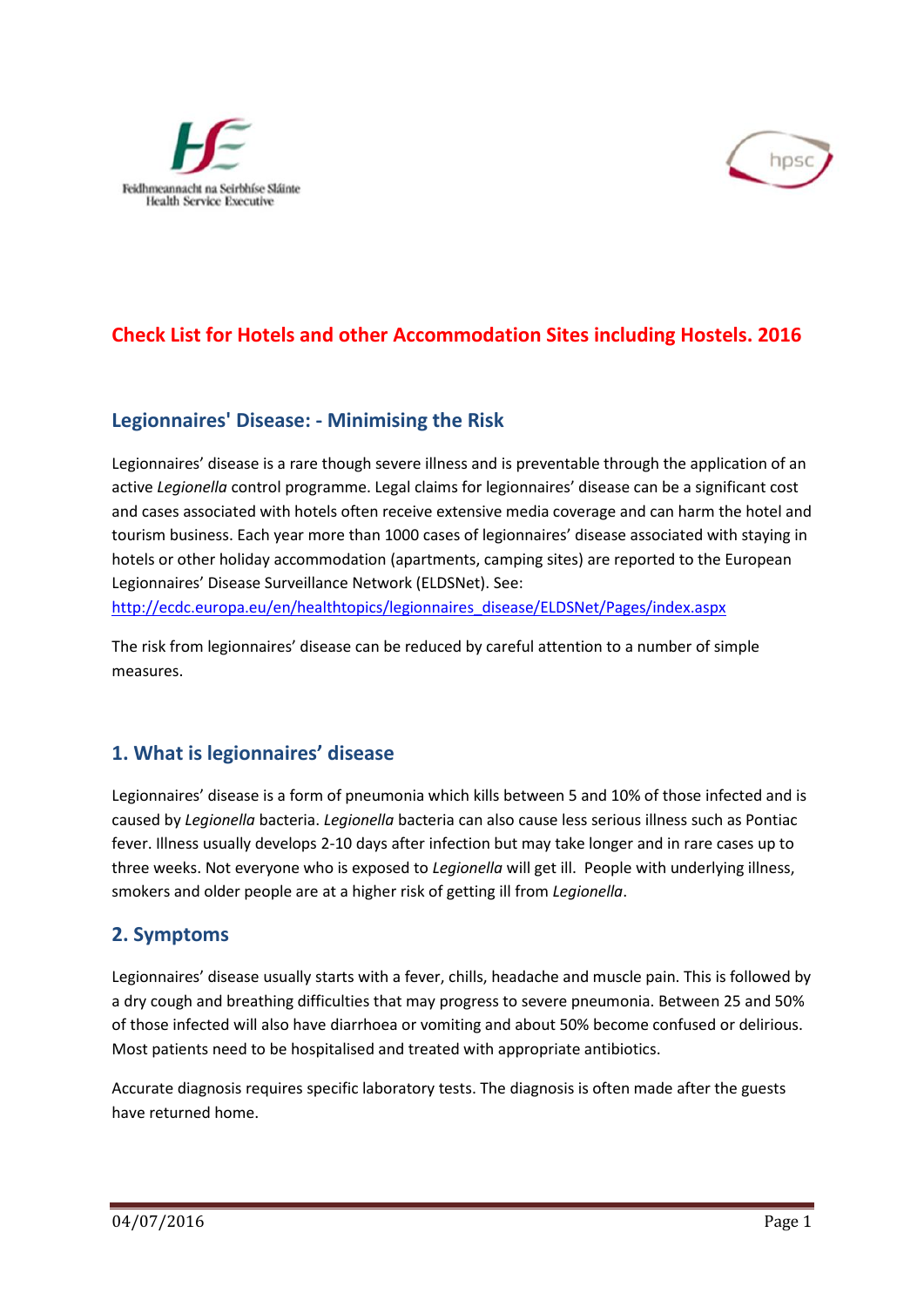### **3. How is legionnaires' disease caught?**

Legionnaires' disease is caught through breathing in air containing the *Legionella* bacteria in an aerosol that may not be visible. Aerosols can be formed from fine droplets generated from water containing the bacteria by, for example, running a tap or shower, flushing a toilet, or from bubbles rising through water in a spa pool. The bacteria can live and multiply when conditions are suitable e.g. stagnant water in man-made water systems at temperatures of 20°C to 50°C. They can also be found in the natural environment such as rivers, lakes and moist soil but usually in low numbers.

Legionella bacteria do not appear to multiply below 20°C and are killed within a few minutes at temperatures above 60°C.

**Chlorination of water supplies does not guarantee elimination of** *Legionella* **bacteria**.

**Spread of** *Legionella* **from one person to another (person-to-person transmission) has very rarely been documented.**

### **4. Where are the potential risk areas in hotels?**

Wherever water droplets can be created there is a risk of infection e.g.:

- Showers and taps
- Spa baths, whirlpool baths and hot tubs
- Turkish baths and saunas
- Cooling towers and evaporative condensers used for air conditioning, even if situated on the roof or in the grounds of the hotel or accommodation site
- Ornamental fountains, particularly indoors
- Humidified food displays and other misting devices
- Water systems of garden hoses use for watering plants

# **5. Where can Legionella bacteria multiply?**

- Any water system or part of a water system where the water is warm, i.e. between 20 ºC and 50ºC
- Hot and cold water systems including storage tanks/cisterns
- Pipes with little or no water flow (this includes unoccupied rooms)
- Slime (biofilm) and dirt on pipes feeding showers and taps and tank surface
- Rubber and natural fibres in washers and seals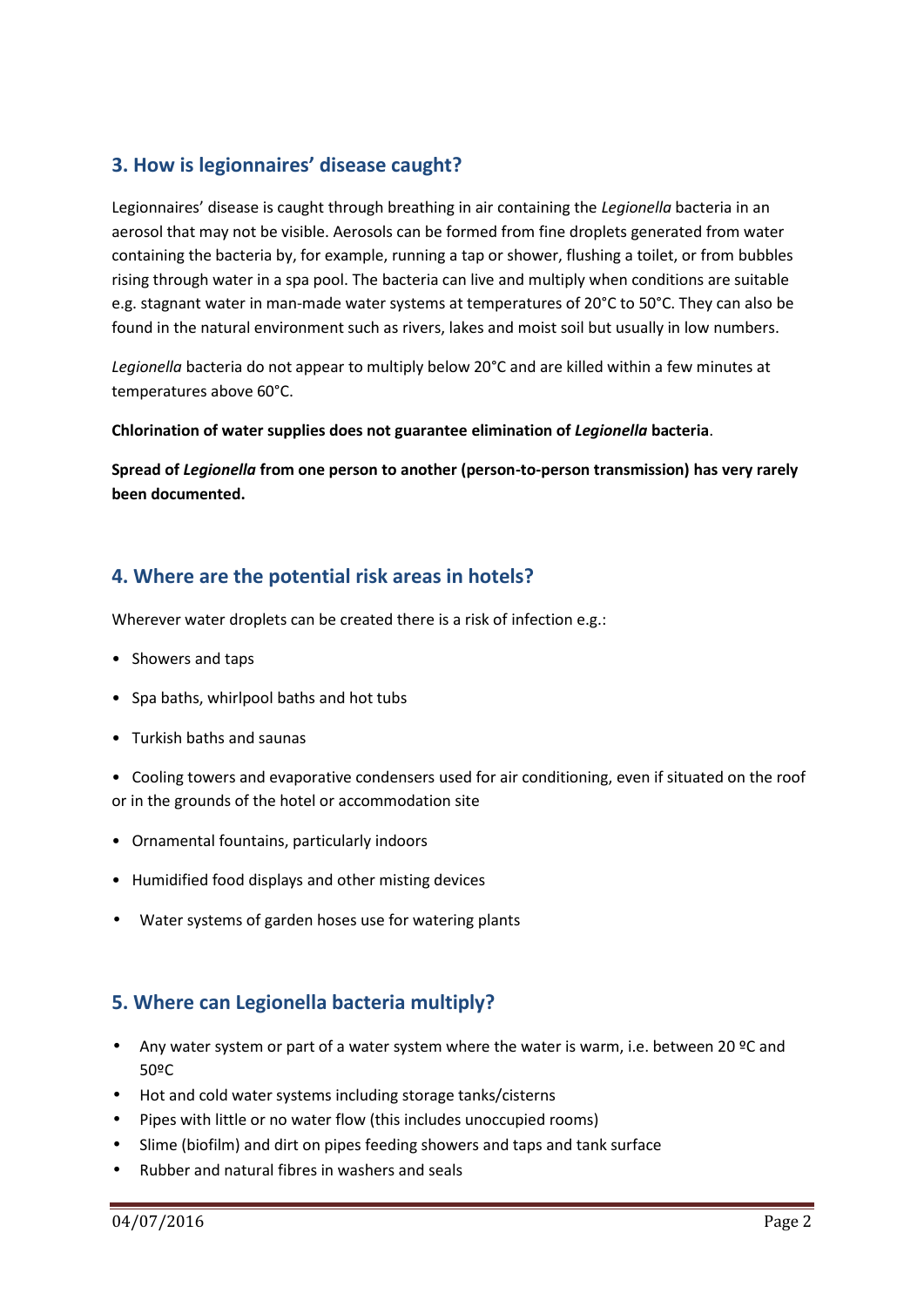- Flexible hoses and artificial rubber seals
- Water heaters and hot water storage tanks
- Scale and corrosion in storage vessels, pipes, showers and taps.

These situations and conditions encourage the growth of *Legionella* bacteria and increase the risk of infection to hotel guests and staff.

#### **6. Is the accommodation the source of infection?**

If a person with Legionnaires' disease is reported to have stayed in specific accommodation, this does not necessarily mean that the patient got the infection there. He or she could have got the infection from a variety of different places. However, when two or more cases stayed at the same accommodation, especially within a short period of time, it is more likely that the accommodation is the source of the infection. In that situation, urgent investigations at the accommodation are needed. As a manager of tourist accommodation you should be aware of the risk of legionnaires' disease and take measures to reduce this risk as much as possible.

# **7. How do we monitor Legionnaires' disease?**

The European Legionnaires' disease Surveillance Network (ELDSNet) carries out surveillance of Legionnaires' disease. It is coordinated by the European Centre for Disease Prevention and Control (ECDC). The network consists of epidemiologists and microbiologists nominated by national public health authorities in the EU and many countries around the world. This network shares information between countries where people became ill and the countries where their infection could have occurred. This network also has procedures to notify clusters of cases to tour operators. You can reduce this risk by having a *Legionella* control plan.

# **8. Reducing the risk**

The risk of legionnaires' disease can be minimised. Any organisation or premises (work-related or leisure-related) that does not have an active programme to control the growth of legionella bacteria are negligent in ensuring the safety of its workers, visitors, guests and others.

A *Legionella* control programme should comprise the following:

1. Have one named person responsible for *Legionella* control

2. Ensure that the named person is trained in the control of *Legionella* and other staff are trained to be aware of the importance of their role in controlling *Legionella*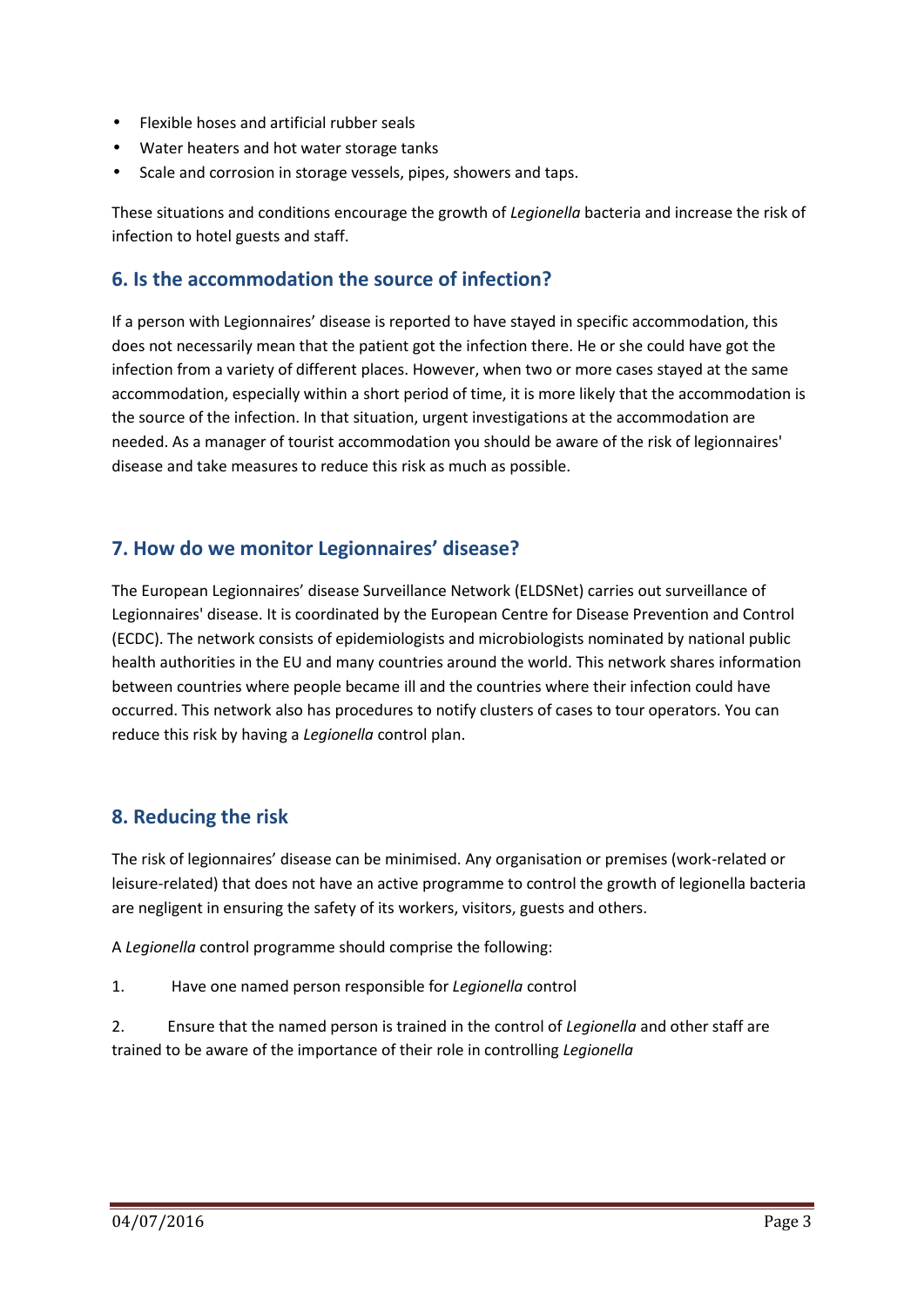3. Keep hot water circulating at all times at  $50^{\circ}$ C-60 $^{\circ}$ C  $^{\circ}$  (too hot to put hands into or under for more than a few seconds) throughout the entire hot water system

4. Keep cold water cold at all times. It should be maintained at temperatures below  $20^{\circ}$ C throughout the system to all outlets (this may not be possible when the ambient temperature is high but every effort should be made to ensure that cold water entering the premises and in storage remains as cold as possible)

5. Run all taps and showers in guest rooms and other areas to draw through water (until it reaches the temperatures stated in 3 and 4 above) for several minutes at least once a week if rooms are unoccupied and always prior to occupation (see Chapter 5, Section 5.2.1, National Guidelines for the Control of Legionellosis in Ireland, 2009 at http://www.hpsc.ie/hpsc/A- Z/Respiratory/Legionellosis/Publications/)

6. Keep showerheads and taps clean and free from scale

7. Clean and disinfect cooling towers and associated pipes used in air conditioning systems regularly - at least twice a year

8. Clean drain and disinfect water heaters (calorifiers) and hot water storage tanks at least once a year

9. Disinfect the hot water system with high level (50mg/l) chlorine for 2-4 hours after work on the system and water heaters and before the beginning of every season

10. Clean and disinfect all water filters regularly as directed by the manufacturer, at least every one to three months

11. Inspect water storage tanks, cooling towers and visible pipework monthly. Ensure that all lids and coverings are intact and firmly in place.

12. Inspect the inside and outside of the cold water tanks at least once a year and disinfect with 50mg/l chlorine and clean if containing a deposit or otherwise dirty.

13. Ensure that carrying out system modifications or new installations does not create pipework with intermittent or no water flow and disinfect the system following any work.

14. If there is a spa pool ensure (also known as whirlpool spas, "Jacuzzis", spa bath) that:

- Free chlorine residual of 3-5 mg/l is maintained in the spa pool water or if bromine is used, 4-6 mgs/l of total active bromine. The levels should be monitored each day before the spa pool is used and thereafter at least every two hours.
- Replace at least half of the water each day
- Backwash sand filters daily
- Clean and disinfect the whole system including the balance tank weekly

<sup>1</sup> Where these temperatures cannot be achieved due to local conditions, suitable alternative residual disinfection procedures must be used and supported by regular (at least quarterly) testing for Legionella. Residual disinfection procedures that have been used include chlorine dioxide and copper/silver ionisation